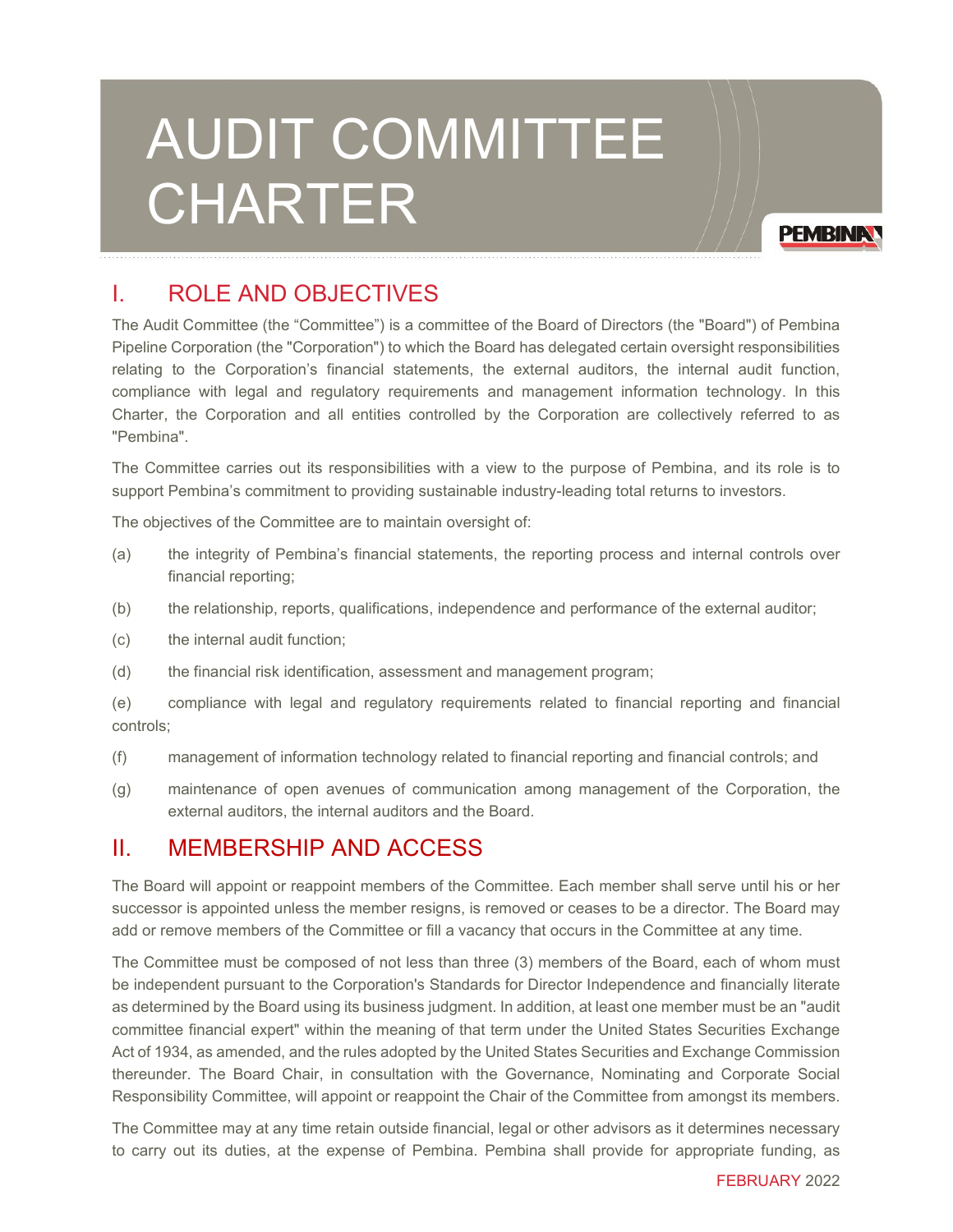determined by the Committee in its capacity as a committee of the Board, for payment of: (i) compensation to the external auditor for the purpose of preparing or issuing an audit report or performing other audit, review or attestation services for Pembina, (ii) compensation to any advisors employed by the Committee, and (iii) ordinary administrative expenses of the Committee that are necessary or appropriate in carrying out its duties.

In discharging its duties under this Charter, the Committee may investigate any matter brought to its attention and will have access to all books, records, facilities and personnel, may conduct meetings or interview any officer or employee, the Corporation's legal counsel, external auditors and consultants, and may invite any such persons to attend any part of any meeting of the Committee.

The Committee has neither the duty nor the responsibility to conduct audit, accounting or legal reviews, or to ensure that the Corporation's financial statements are complete, accurate and in accordance with International Financial Reporting Standards ("IFRS") as issued by the International Accounting Standards Board ("IASB"); rather, management is responsible for the financial reporting process, internal review process, and the preparation of the Corporation's financial statements in accordance with IFRS, and the Corporation's external auditor is responsible for auditing those financial statements.

## III. FUNCTIONS

### **A. Pembina's Financial Statements, the Reporting Process and Internal Controls over Financial Reporting**

The Committee will meet with management, the internal auditor and the external auditor to review and discuss annual and quarterly financial statements, management's discussion and analyses ("MD&A"), the earnings press releases, and other financial disclosures and determine whether to recommend the approval of such documents to the Board.

- (a) In connection with these procedures, the Committee will, as applicable and without limitation, review and discuss with management, internal audit and the external auditor:
	- i. the information to be included in the financial statements and financial disclosures which require approval by the Board including Pembina's annual and quarterly financial statements, notes thereto, MD&A and earnings press releases paying particular attention to any use of "pro forma", "adjusted" and "non-GAAP" information, and ensuring that adequate procedures are in place for the review of the Corporation's public disclosure of financial information extracted or derived from the financial statements;
	- ii. any significant financial reporting issues identified during the reporting period;
	- iii. any change in accounting policies, or selection or application of accounting principles, and their impact on the results and the disclosure;
	- iv. all, significant risks and uncertainties identified and significant estimates and judgments made in connection with the preparation of Pembina's financial statements that may have a material impact to the financial statements;
	- v. any significant deficiencies or material weaknesses identified by management, internal auditors or the external auditor, compensating or mitigating controls and final assessment and impact on disclosure;
	- vi. any major issues as to the adequacy of the internal controls and any special audit steps adopted in light of material control deficiencies;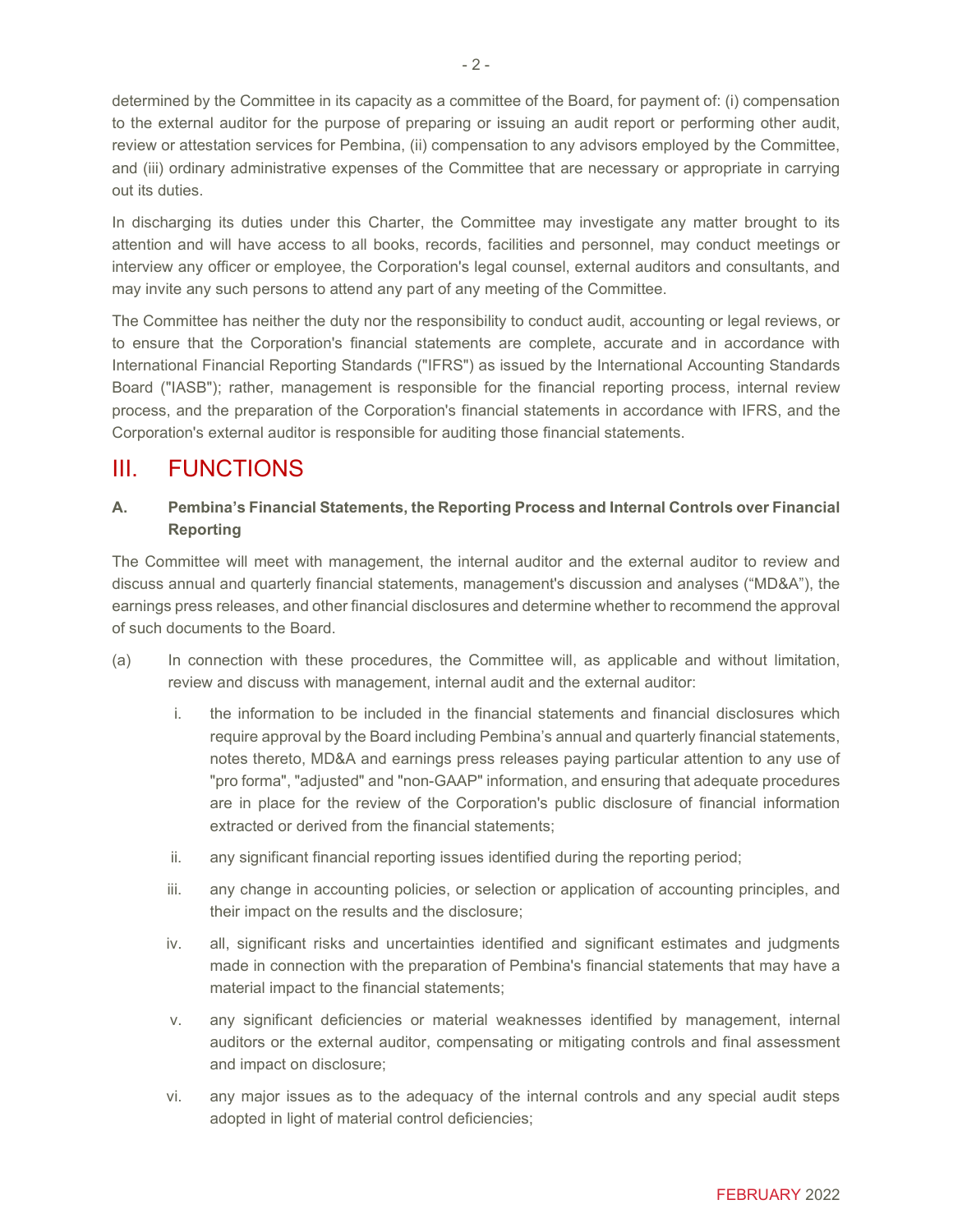- vii. significant adjustments identified by management, internal auditor, or the external auditor and assessment of associated internal control deficiencies, as applicable;
- viii. any unresolved issues between management and the external auditor that could materially impact the financial statements and other financial disclosures;
- ix. any material correspondence with regulators, government agencies, any employee or whistleblower complaints, reports of non-compliance which raise issues regarding the Corporation's financial statements or accounting policies and significant changes in regulations which may have a material impact on the Corporation's financial statements;
- x. the effect of regulatory and accounting initiatives, as well as any off-balance sheet structures;
- xi. the competencies and performance of employees in the Corporation's internal audit department and identify staffing needs;
- xii. significant matters of concern respecting audits and financial reporting processes, including any illegal acts, that have been identified in the course of the preparation or audit of Pembina's financial statements; and
- xiii. any analyses prepared by management and/or the external auditor setting forth significant financial reporting issues and judgments made in connection with the preparation of financial statements including analyses of the effects of IFRS on the financial statements.
- (b) In connection with the annual audit of Pembina's financial statements, the Committee will review with the external auditor:
	- i. prior to commencement of the annual audit, plans, scope, staffing, engagement terms and proposed fees;
	- ii. reports or opinions to be rendered in connection therewith including the external auditor's review or audit findings report including alternative treatments of significant financial information within IFRS that have been discussed with management and associated impacts on disclosure; and
	- iii. the adequacy of internal controls, any audit problems or difficulties, including:
		- a) any restrictions on the scope of the external auditor's activities or on access to requested information;
		- b) any significant disagreements with management, and management's response (including discussion among management, the external auditor and, as necessary, internal and external legal counsel);
		- c) any litigation, claim or contingency, including tax assessments and claims, that could have a material impact on the financial position of the Corporation; and
		- d) the impact on current or potential future disclosures.

In connection with its review of the annual audited financial statements and quarterly financial statements, the Committee will also review any significant concerns raised during the Chief Executive Officer ("CEO") and Chief Financial Officer ("CFO") certifications with respect to the financial statements and Pembina's disclosure controls and internal controls. In particular, the Committee will review with the CEO, CFO, internal auditor and external auditor: (i) all significant deficiencies, material weaknesses or significant changes in the design or operation of Pembina's internal control over financial reporting that could adversely affect Pembina's ability to record, process, summarize and report financial information required to be disclosed by the Corporation in the reports that it files or submits under applicable securities laws, within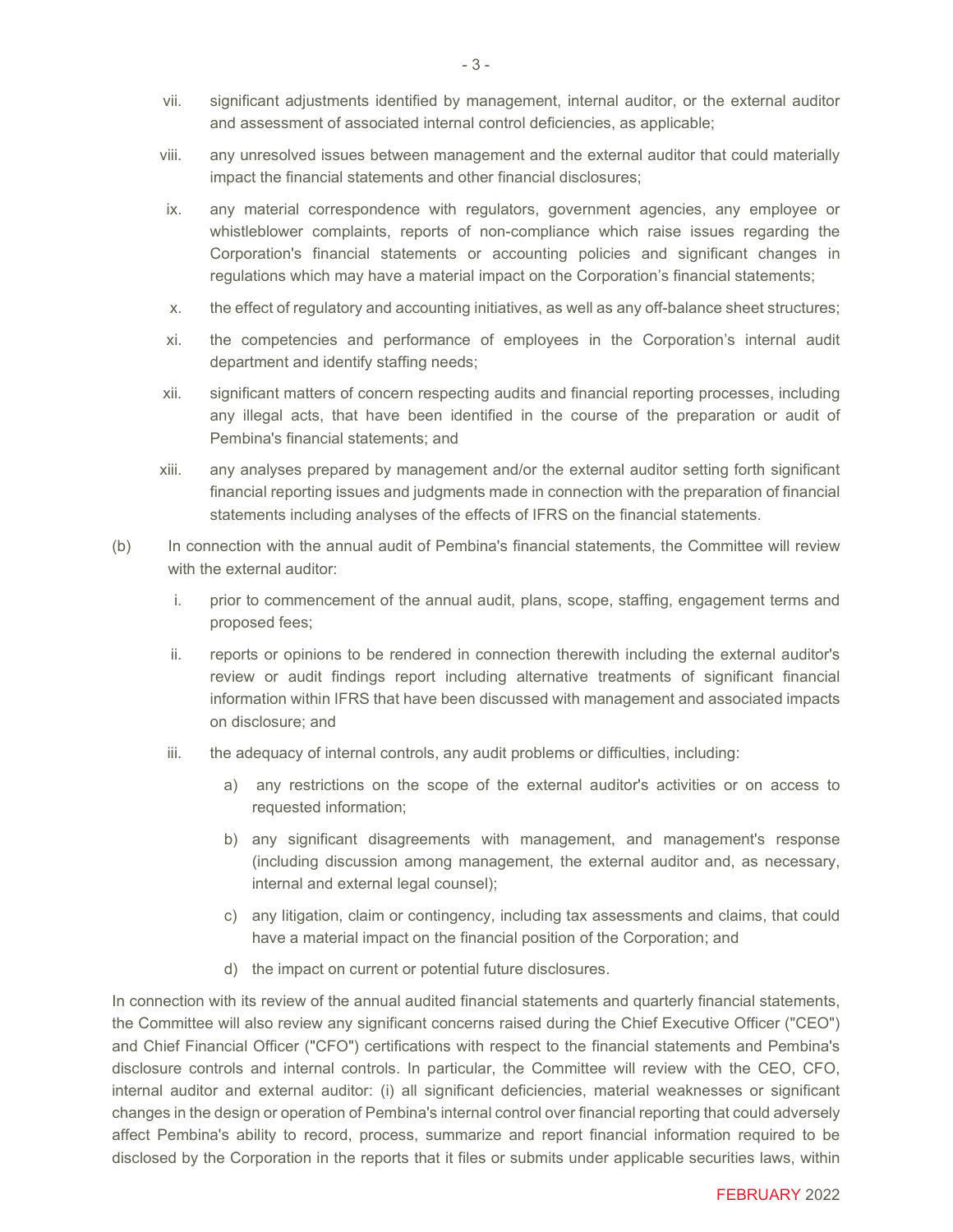the required time periods; and (ii) any fraud, whether or not material, that involves management of Pembina or other employees who have a significant role in Pembina's internal control over financial reporting. In addition, the Committee will review with the CEO, CFO and the internal auditor Pembina's disclosure controls and procedures and at least annually will review management's conclusions about the efficacy of disclosure controls and procedures, including any significant deficiencies, material weaknesses or material non-compliance with disclosure controls and procedures.

The Committee will also maintain a Whistleblower Policy, including procedures for the:

- (a) receipt retention and treatment of complaints received, including those regarding accounting, internal accounting controls or auditing matters; and
- (b) confidential, anonymous submissions of concerns, including those regarding questionable accounting or auditing matters.

#### **B. The External Auditor**

The Committee, in its capacity as a committee of the Board, is directly responsible for overseeing the relationship, reports, qualifications, independence and performance of the external auditor and audit services by other registered public accounting firms engaged by the Corporation. The Committee shall have the authority and responsibility to recommend to the board the appointment and the revocation of the appointment of the external auditors engaged for the purpose of preparing or issuing an audit report or performing other audit, review or attest services, and to fix their remuneration.

The external auditor will report directly to the Committee. The Committee's appointment of the external auditor is subject to annual approval by the Shareholders.

With respect to the external auditor, the Committee is responsible for:

- (a) recommending to the Board the appointment, termination, compensation, retention and oversight of the work of the external auditor engaged by the Corporation including the review and approval of the terms of the external auditors annual engagement letter and the proposed fees;
- (b) resolution of disagreements or disputes between management and the external auditor regarding financial reporting for audit, review or attestation services;
- (c) pre-approval of all legally permissible non-audit services to be provided by the external auditors considering the potential impact of such services on the independence of external auditors and, subject to any *de minimis* exemption available under applicable laws. Such approval can be given either specifically or pursuant to preapproval policies and procedures adopted by the committee including the delegation of this ability to one or more members of the Committee to the extent permitted by applicable law, provided that any pre-approvals granted pursuant to any such delegation may not delegate Committee responsibilities to management of Pembina, and must be reported to the full Committee at the first scheduled meeting of the Committee following such preapproval;
- (d) obtaining and reviewing, at least annually, a written report by the external auditor describing the external auditor's internal quality-control procedures, any material issues raised by the most recent internal quality-control review, or peer review, of the firm, or by any inquiry or investigation by governmental or professional authorities, within the preceding five years, respecting one or more independent audits carried out by the firm, and any steps taken to deal with any such issues and all relationships between the external auditors and the Corporation;
- (e) review of the external auditor which assesses three key factors of audit quality for the Committee to consider and assess including: independence, objectivity and professional skepticism; quality of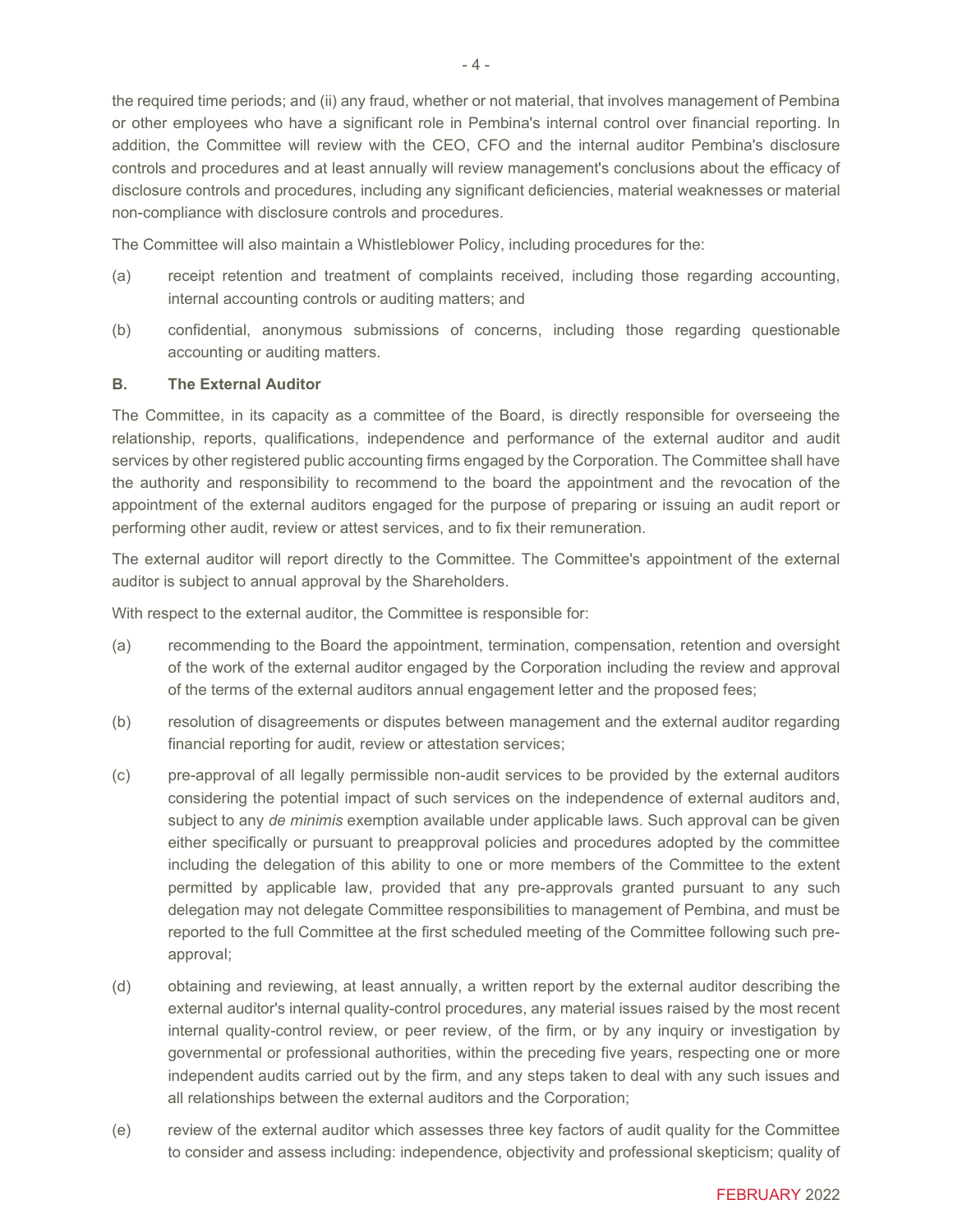the engagement team; and quality of communications and interactions with the external auditor. A written comprehensive review of the external auditor to be considered if required each year and completed at least every five (5) years which will include an:

- i. assessment of quality of services and sufficiency of resources provided by the external auditor;
- ii. assessment of auditor independence, objectivity and professional skepticism;
- iii. assessment of value of services provided by the external auditor;
- iv. assessment of written input from external auditor summarizing:
	- a) background of firm, size, resources, geographical coverage, relevant industry experience, including reputational challenges, systemic audit quality issues identified by Canadian Public Accountability Board ("CPAB") and Public Company Accounting Oversight Board ("PCAOB") in public reports;
	- b) industry experience of the audit team and plans for training and development of the team;
	- c) how the external auditor demonstrated objectivity and professional skepticism during the audit;
	- d) how the firm and team met all criteria for independence including identification of all relationships that the external auditor has with the Corporation and its affiliates and steps taken to address possible institutional threats;
	- e) involvement of engagement quality control review ("EQCR") partner and significant concerns raised by the EQCR partner;
	- f) matters raised to national office or specialists during the review;
	- g) significant disagreements between management and the external auditors and steps taken to resolve;
	- h) satisfaction with communication and cooperation with management and the Committee; and
	- i) findings and firm responses to reviews of the Corporation by CPAB and PCAOB;
- v. communication of the results of the comprehensive review of the external auditor to the Board and recommending that the Board take appropriate action, in response to the review, as required. It is understood that the Committee may recommend tendering the external auditor engagement at their discretion. In addition to rotation of the EQCR partner as required by law, the Committee, together with the Board, will also consider whether it is necessary to periodically rotate the external audit firm itself. It will be at the discretion of the Committee if the incumbent external auditor is invited to participate in the tendering process; and
- vi. setting clear hiring policies for Pembina regarding external auditor partners and employees and former partners and employees of the present and former external auditor of the Corporation. Before any external auditor partner, senior manager or manager is offered employment by the Corporation, prior approval from the Committee Chair must be received and a one year grace period must pass from the date any work was completed on a Pembina audit engagement before an external auditor employee can be considered for contract or employment by the Corporation.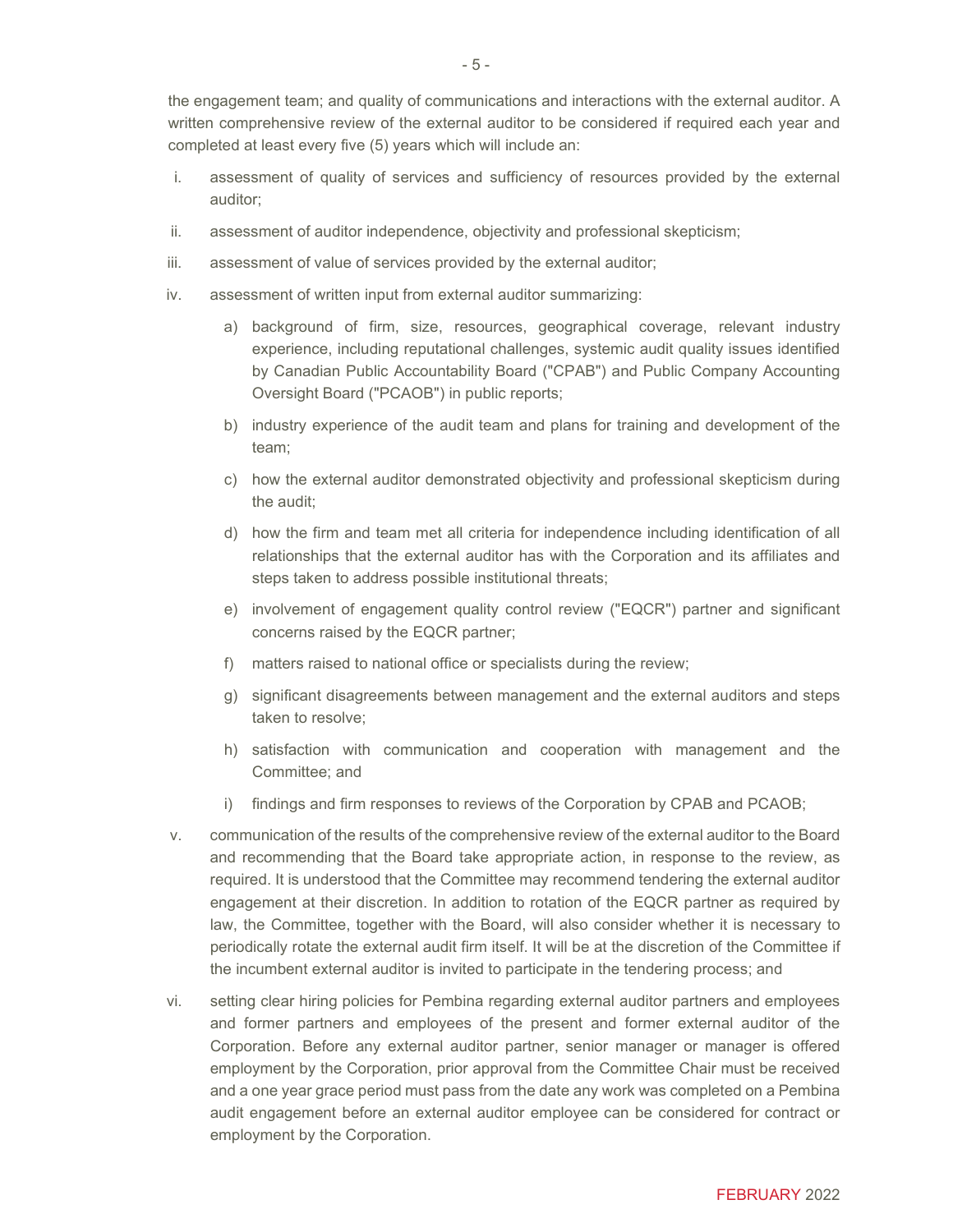#### **C. The Internal Audit Process**

The Committee, in its capacity as a committee of the Board will carry out the following responsibilities with regard to the internal audit function:

- (a) review with management and the head of internal audit the charter, activities, staffing, and organizational structure of internal audit, including the performance of the internal audit function;
- (b) have final authority to review and approve the annual internal audit plan and all major changes to the plan;
- (c) annually convey its view of the performance of the head of internal audit to the Chief Executive Officer as input into the compensation approval process;
- (d) ensure there are no unjustified restrictions or limitations, and review and concur in the appointment, replacement, or dismissal of the head of internal audit; and
- (e) on a regular basis, meet separately with the head of internal audit to discuss any matters that the Committee or the head of internal audit believes should be discussed privately.

#### **D. Other**

The Committee will also:

- (a) meet separately with management, the Chief Financial Officer, the internal auditor, the external auditor and, as is appropriate, internal and external legal counsel and independent advisors in respect of issues not elsewhere listed concerning any other audit, finance or financial risk matters;
- (b) review the appointment of the CFO and any other key financial executives who are involved in the financial reporting process;
- (c) review the Corporation's information technology practices and developments as they relate to financial reporting;
- (d) from time to time discuss the staffing levels and competencies of the finance team with the External Auditor;
- (e) review incidents, alleged or otherwise, as reported by whistleblowers, management, internal audit, the external auditor, internal or external counsel or otherwise, of fraud, illegal acts or conflicts of interest and establish procedures for receipt, treatment and retention of records of incident investigations;
- (f) assist board oversight in respect of issues not elsewhere listed concerning the integrity of the listed company's financial statements, the listed company's compliance with legal and regulatory requirements, the independent auditor's qualifications and independence, and the performance of the listed company's internal audit function and independent auditors;
- (g) monitor the funding exposure of the Corporation's pension plan;
- (h) receive and review reports from the Corporate Pension Committee at Pembina and recommend or approve changes as appropriate with respect to risk management of pension assets and liabilities, actuarial valuation as required by statute, the Statement of Investment Policies and Procedures, funding policy and corporate performance for the pension plans;
- (i) jointly with the Human Resources and Compensation Committee, report on the status of the pension plans to the Board at least annually; and
- (j) have the authority and responsibility to recommend the appointment and the revocation of the appointment of registered public accounting firms (in addition to the external auditors) engaged for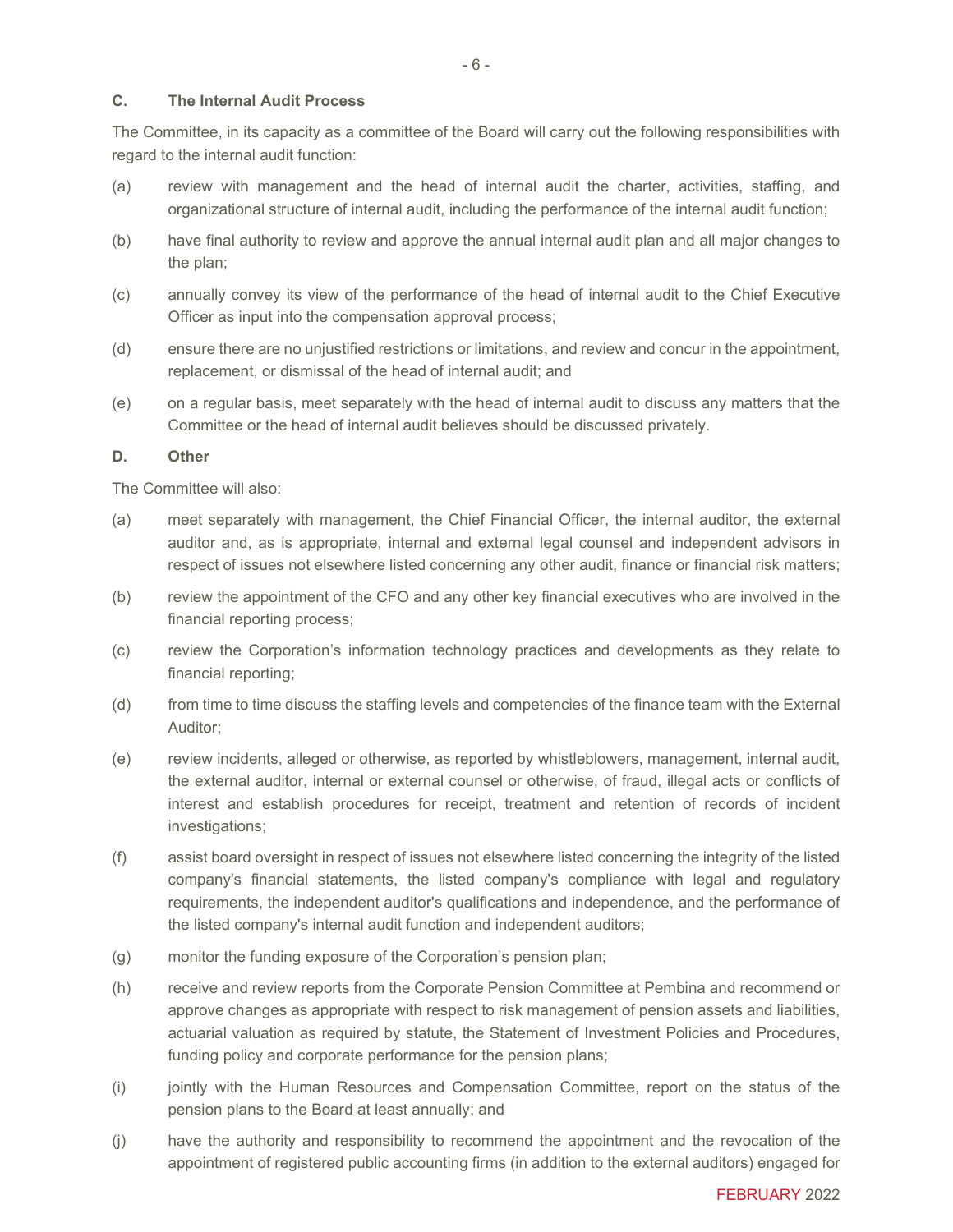the purpose of preparing or issuing an audit report or performing other audit, review or attest services, and to fix their remuneration.

In addition, the Committee will perform such other functions as are assigned by law and the Corporation's by-laws, and on the instructions of the Board.

## IV. MEETINGS

The Committee will meet quarterly, or more frequently at the discretion of the members of the Committee, as circumstances require.

Additionally, the external auditor may call a meeting of the Committee provided the external auditor abides by the notice requirements set forth below.

Notice of each meeting of the Committee will be given to each member and to the internal and external auditors who are invited to attend each meeting of the Committee. The notice will:

- (a) be in writing (which may be communicated by fax or email);
- (b) be accompanied by an agenda that states the nature of the business to be transacted at the meeting in reasonable detail;
- (c) be given at least 48 hours preceding the time stipulated for the meeting, unless notice is waived by the Committee members; and
- (d) if documentation is to be considered at the meeting, it should be provided seven (7) days in advance of the meeting if practicable, and in any event with reasonably sufficient time to review documentation.

A quorum for a meeting of the Committee is a majority of the members present in person, by video conference, webcast or telephone.

If the Chair is not present at a meeting of the Committee, a Chair will be selected from among the members present. The Chair will not have a second or deciding vote in the event of an equality of votes.

At each meeting, the Committee will meet "in-camera", without management or internal or external auditors present, and will meet in separate sessions with each of the head of internal audit and the lead partner of the external auditor at least annually.

The Committee may invite others to attend any part of any meeting of the Committee as it deems appropriate. This includes other directors, members of management, any employee, the Corporation's internal or external legal counsel, external auditors, advisors and consultants.

Minutes will be kept of all meetings of the Committee. The minutes will include copies of all resolutions passed at each meeting, will be maintained with the Corporation's records, and will be available for review by members of the Committee, the Board, and the external auditor.

## V. ADDITIONAL RESPONSIBILITIES

#### A. Review of Charter

The Committee shall review and reassess the adequacy of this Charter at least annually or otherwise, as it deems appropriate, and propose recommended changes to the Governance, Nominating and Corporate Social Responsibility Committee.